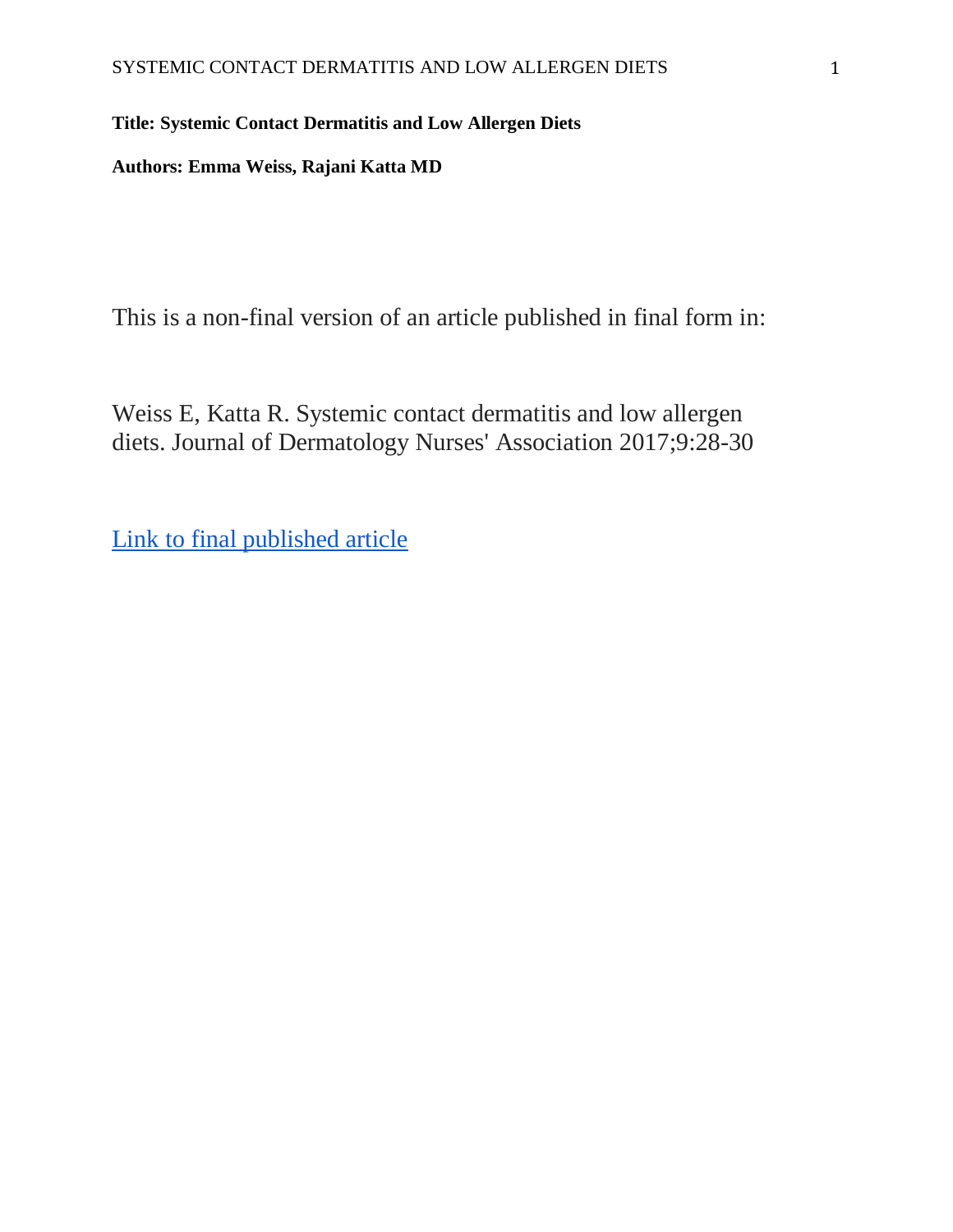# Abstract

Systemic contact dermatitis (SCD) is a skin reaction that occurs after systemic exposure to a previously encountered allergen. This exposure may occur through oral, intravenous, percutaneous or inhalational routes. Symptoms usually manifest less than 24 hours after exposure (Fabbro & Zirwas, 2014)*.* One clue to diagnosis is the occurrence of non-resolving, recurrent episodes of contact dermatitis despite avoiding known allergens. Another clue is a reaction at the positive patch test site after ingestion of the suspected allergen (Lowther, McCormick, & Nedorost, 2008). Treatment of SCD involves avoiding all systemic exposure to an allergen. This includes removal of the allergen from the diet. This paper will focus on four major food allergens that cause SCD and describe relevant dietary sources in order to serve as a guide for patient education.

#### Nickel

Ingested nickel is the most common source of SCD. In a patient with prior history of allergic contact dermatitis (ACD), the classic presentation of nickel SCD is a relapsing vesicular rash on both hands following ingestion of nickel-rich foods. Less common manifestations are reports of pruritic papules on the elbow and generalized dermatitis.

Several studies have demonstrated that adherence to a low nickel diet can alleviate the relapsing vesicular rash associated with nickel SCD. Veien's (1993) prospective trial found that 73% of patients reported disappearance of their skin eruptions after following a low nickel diet for 4 weeks. Jensen et al's (2003) double blind, placebo-controlled trial demonstrated that patients who are sensitive to nickel showed more cutaneous reactions following ingestion of higher nickel doses, thus supporting the rationale of a low nickel diet. Responses to a low nickel diet differ due to variations in diet adherence and in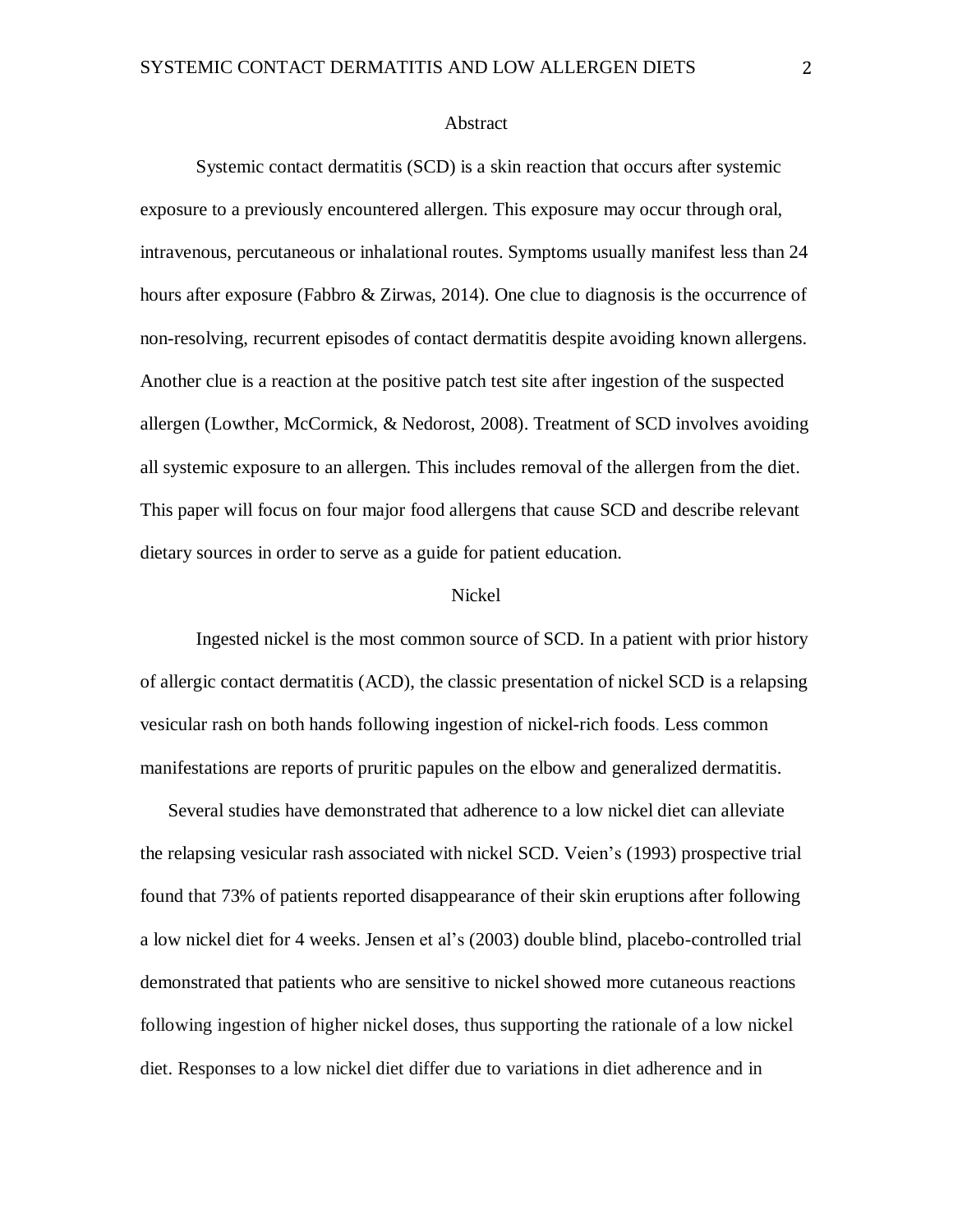severity of SCD manifestations (Veien et al., 1993).

Since nickel is pervasive in the average diet and consumption can vary significantly according to regional water and soil content, careful counseling of patients with nickel allergies is imperative to reduce symptoms. The most effective therapeutic recommendation is to avoid ingesting high nickel foods, such as those listed in **Table 1**. Even with proper adherence to a low-nickel diet, a small amount of nickel in the daily diet is unavoidable. Therefore, other treatments may be required. Oral disulfiram acts to chelate nickel, and may be used to help decrease symptoms (Fowler, 1992).

# Balsam of Peru

Balsam of Peru (BOP) is an aromatic plant extract that is used as a fragrance additive and a flavoring agent. It is used in many cosmetic and food products due to its vanilla and cinnamon components (HJORTH, 1961). Its components are also found in certain foods, including tomatoes, citrus, and spices. BOP serves as a common flavoring ingredient in many household items such as toothpaste, lip balm, and mouthwash to provide a minty, fresh taste. The use of topical cosmetics containing fragrance additives may sensitize patients. This may then predispose them to SCD with subsequent oral ingestion (Bedello, Goitre, & Cane, 1982)**.**

The typical presentation of BOP SCD is that of a vesicular dermatitis on the face, hands, and anogenitial region (Salam & Fowler, 2001). Allergy to BOP is diagnosed by a positive patch test to either BOP or fragrance mix (FM). If the dermatitis persists after avoidance of products with fragrance and BOP-related compounds, then a BOP-restricted diet can be implemented. A list of Balsam-related foods and products to avoid are provided in **Table 2.**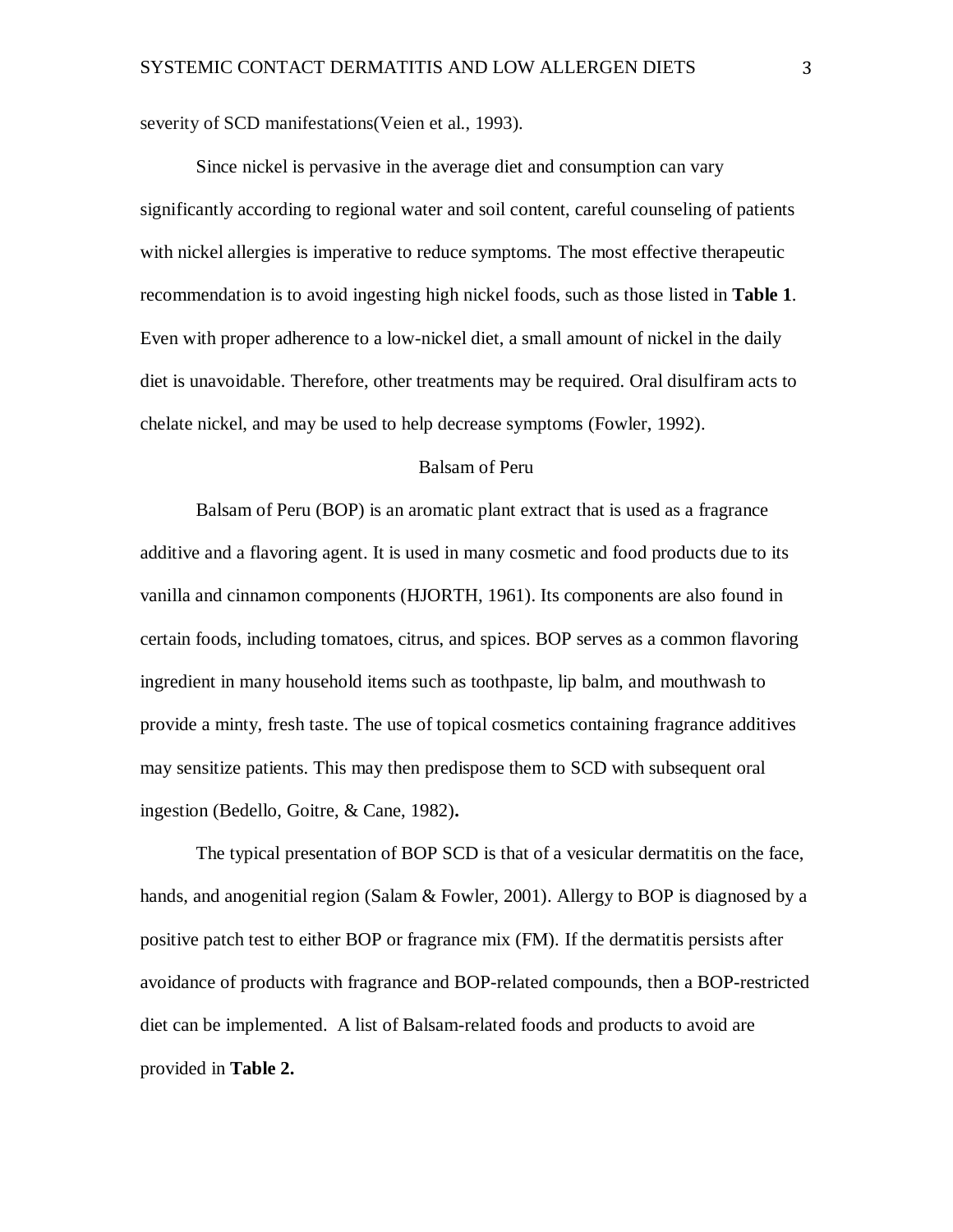Adherence to a BOP-restricted diet has been shown to help decrease symptoms associated with SCD. The goal of a BOP-restricted diet is to identify specific foods that trigger SCD, so that the patients may reintroduce non-immunogenic foods in order to maintain a healthy and diverse diet. It may take 6-8 weeks of dietary adherence to note improvement in symptoms. In a study by Salam and Fowler (2001), half of the participants with a positive patch test to BOP showed significant improvement in their dermatitis when following a BOP-restricted diet. In addition, Veien et al (1983) demonstrated complete relief of eczema symptoms in 55% of balsam-sensitive patients when following a balsam-restricted diet.

#### Propylene Glycol

Propylene glycol (PG) is an organic compound commonly found in cosmetic products, topical skin medications, and food. It is often used because of its properties as a solvent, humectant, and preservative. Propylene glycol has been demonstrated to cause SCD after ingestion in previously sensitized individuals. Diagnosis can be particularly challenging for two reasons. First, positive patch test results are often weak. Second, because propylene glycol may be a skin irritant at high concentrations, patch testing can lead to a false positive result.

Propylene glycol is used in food as a thickening agent and a preservative, and it protects food from freezing. Common dietary sources of propylene glycol include boxed cake mixes, salad dressings, and sour cream (Warshaw et al., 2008). It can also be found in other items including toothpaste, mouthwash, lip balm, and breath freshener. As PG is an additive to processed foods, it will be listed on the ingredient label. **Table 3** lists everyday foods containing propylene glycol.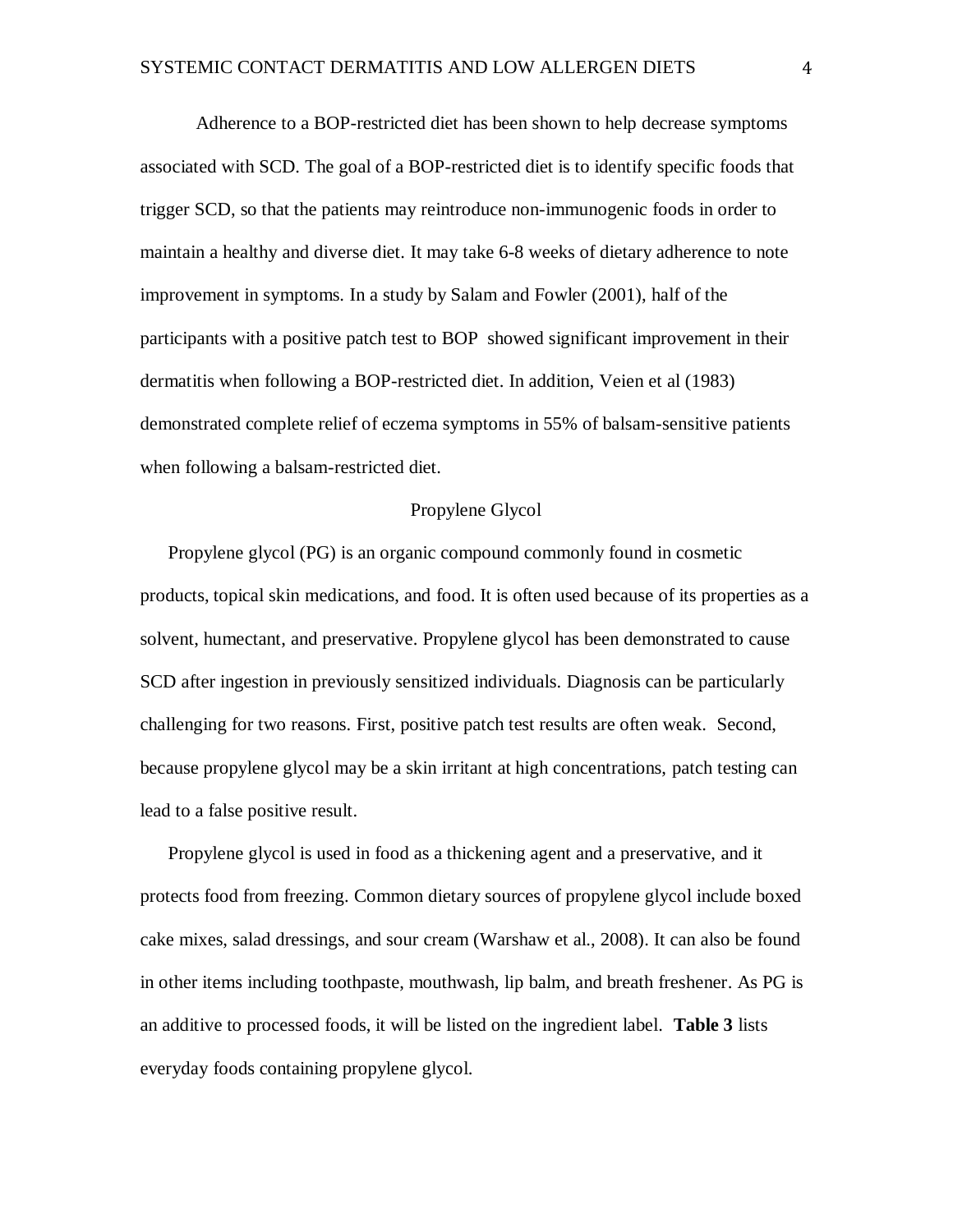Eruptions tend to occur at previous sites of contact dermatitis, frequently on the hands, face, neck, and legs. If patients with allergy to PG do not improve following topical avoidance, then a trial of PG dietary avoidance is appropriate. Lowther et al (2008) retrospectively analyzed 652 patients and found that 3% of total subjects had an allergy to propylene glycol. They discovered that a small percentage of patients with a true allergy to propylene glycol had initial patch tests that were misinterpreted as irritants. Thus, it is important to consider weak patch reactions for a trial of topical avoidance and propylene glycol-restricted diet.

#### Formaldehyde

Formaldehyde is a naturally occurring chemical that can produce toxic and carcinogenic effects at high doses. Common sources include inhalation of indoor air, outdoor air, and cigarette smoke. Formaldehyde may also be ingested via dietary sources. Patients initially become sensitized to formaldehyde mainly through the use of personal care products that contain formaldehyde-releasing preservatives (FRPs) and via exposure to formaldehyde-containing resins found in fabric and clothing. SCD may result from both inhalation and dietary sources. Inhalation sources include formaldehyde-containing gasses that arise from insulation and flooring within buildings, as well as smoke and pollution (Tang et al., 2009). SCD in formaldehyde-sensitized individuals also occurs through ingestion of ingredients that are metabolized into formaldehyde within the body. In particular, the artificial sweetener aspartame is converted to methanol and subsequently metabolized into formic acid. This has been reported to cause SCD in previously sensitized individuals (Hill & Belsito, 2003).

Hill and Belsito (2003) first documented disappearance of eyelid dermatitis after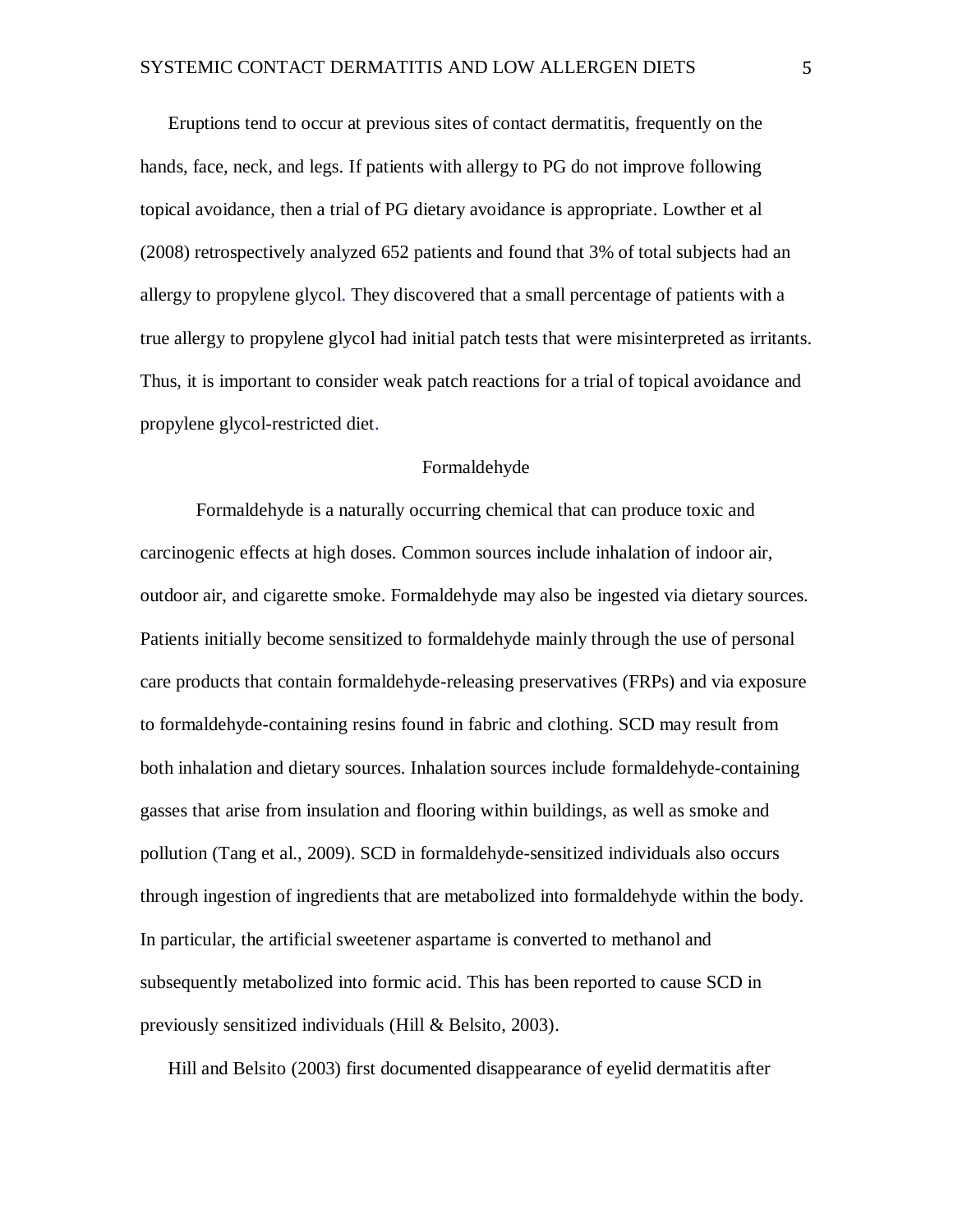discontinuation of aspartame-containing food and drinks. Herro et al's (2012) retrospective study found formaldehyde as the most common source of ACD of the eyelids. Notably, the majority of patients were women who consumed diet soda with aspartame in addition to using products that contained formaldehyde or FRPs. Upon avoidance of both topical and systemic sources of formaldehyde, 90% of patients reached full remission. Of the small percentage of patients willing to reintroduce aspartame into their diet, 100% of participants experienced flares of eyelid dermatitis (Herro et al., 2012).

Eyelid dermatitis is the most common presentation of formaldehyde SCD. Other manifestations include periorbital edema and face, neck, and leg dermatitis. If a patient is patch positive for formaldehyde and topical avoidance has not helped, then it is important to ask about food and drink intake in order to uncover hidden sources of aspartame that could be contributing to their dermatitis. Iatrogenic sources of aspartame should also be considered, especially in pediatric populations, as it is a common additive in chewable and liquid medications.(Castanedo-Tardan, Gonz $\tilde{A}$ ; lez, Connelly, Giordano, & Jacob, 2009)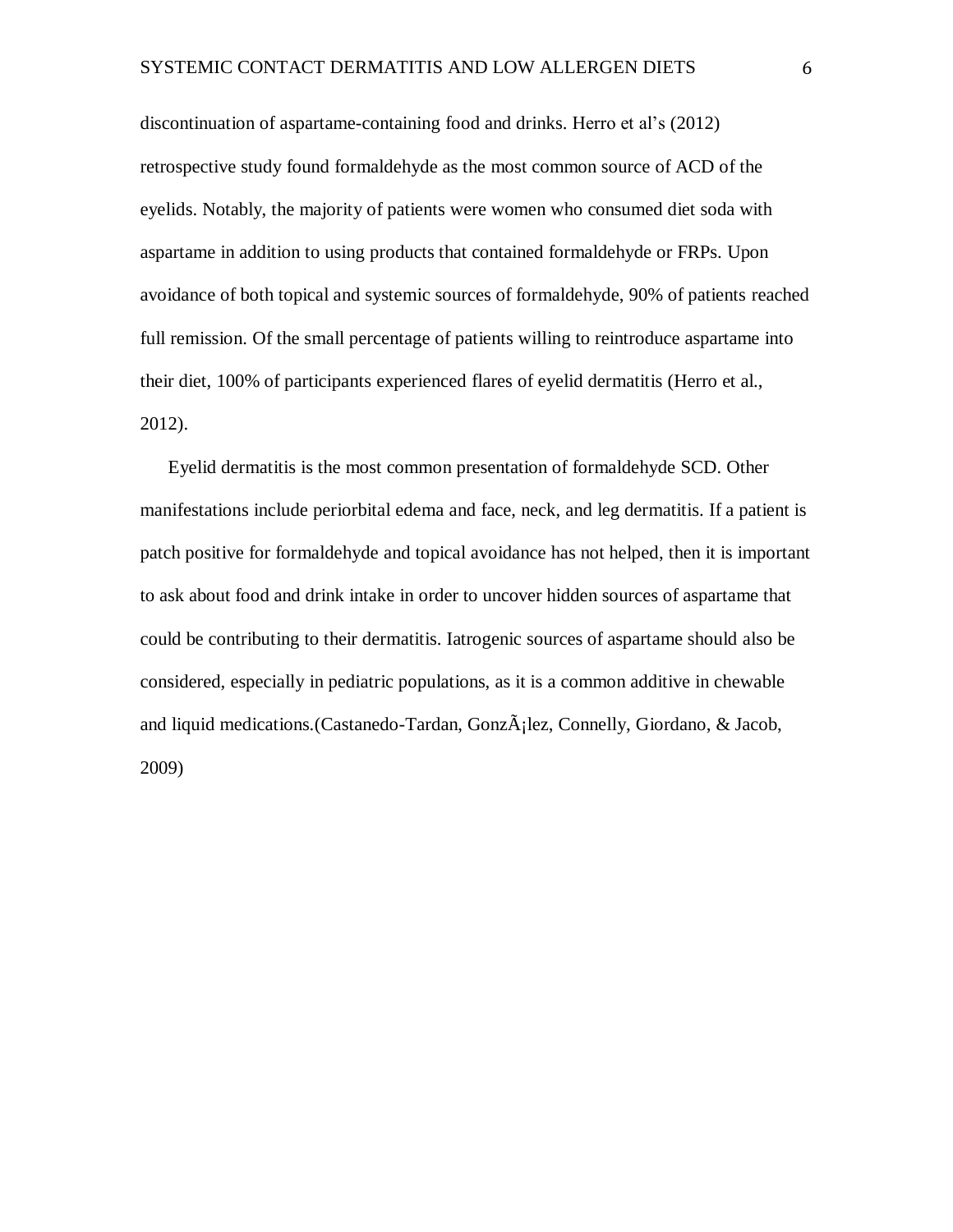# References

- Bedello, P. G., Goitre, M., & Cane, D. (1982). Contact dermatitis and flare from food flavouring agents. *Contact Dermatitis*, *8*(2), 143–4. Retrieved from http://www.ncbi.nlm.nih.gov/pubmed/7067452
- Castanedo-Tardan, M. P., Gonz $\tilde{A}$ ; lez, M. E., Connelly, E. a., Giordano, K., & Jacob, S. E. (2009). Systematized Contact Dermatitis and Montelukast in an Atopic Boy. *Pediatric Dermatology*, *26*(6), 739–743. http://doi.org/10.1111/j.1525- 1470.2008.00855.x
- Fabbro, S. K., & Zirwas, M. J. (2014). Systemic Contact Dermatitis to Foods: Nickel, BOP, and More. *Current Allergy and Asthma Reports*, *14*(10), 463. http://doi.org/10.1007/s11882-014-0463-3
- Fowler, J. F. (1992). Disulfiram is effective for nickel allergy hand eczema. *American Journal of Contact Dermatitis*, *3*(0), 175. http://doi.org/10.1111/j.1600- 0536.2012.02153.x
- Herro, E. M., Elsaie, M. L., Nijhawan, R. I., & Jacob, S. E. (2012). Recommendations for a Screening Series for Allergic Contact Eyelid Dermatitis. *Dermatitis*, *23*(1), 17–21. http://doi.org/10.1097/DER.0b013e31823d191f
- Hill, M., & Belsito, D. V. (2003). Systemic contact dermatitis of the eyelids caused by formaldehyde derived from aspartame? *Contact Dermatitis*, *49*(5), 258–272. http://doi.org/10.1057/pt.2009.25
- HJORTH, N. (1961). Eczematous allergy to balsams, allied perfumes and flavouring agents, with special reference to balsam of Peru. *Acta Dermato-Venereologica. Supplementum*, *41(Suppl 4*, 1–216. Retrieved from http://www.ncbi.nlm.nih.gov/pubmed/13714712
- Jensen, C. S., Menné, T., Lisby, S., Kristiansen, J., & Veien, N. K. (2003). Experimental systemic contact dermatitis from nickel: A dose-response study. *Contact Dermatitis*, *49*(3), 124–132. http://doi.org/10.1111/j.0105-1873.2003.00157.x
- Kaden, D. A., Mandin, C., Nielsen, G. D., & Wolkoff, P. (2010). Formaldehyde. World Health Organization. Retrieved from http://www.ncbi.nlm.nih.gov/books/NBK138711/
- Lowther, A., McCormick, T., & Nedorost, S. (2008). Systemic contact dermatitis from propylene glycol. *Dermatitis : Contact, Atopic, Occupational, Drug : Official Journal of the American Contact Dermatitis Society, North American Contact Dermatitis Group*, *19*(2), 105–108. http://doi.org/10.2310/6620.2008.07037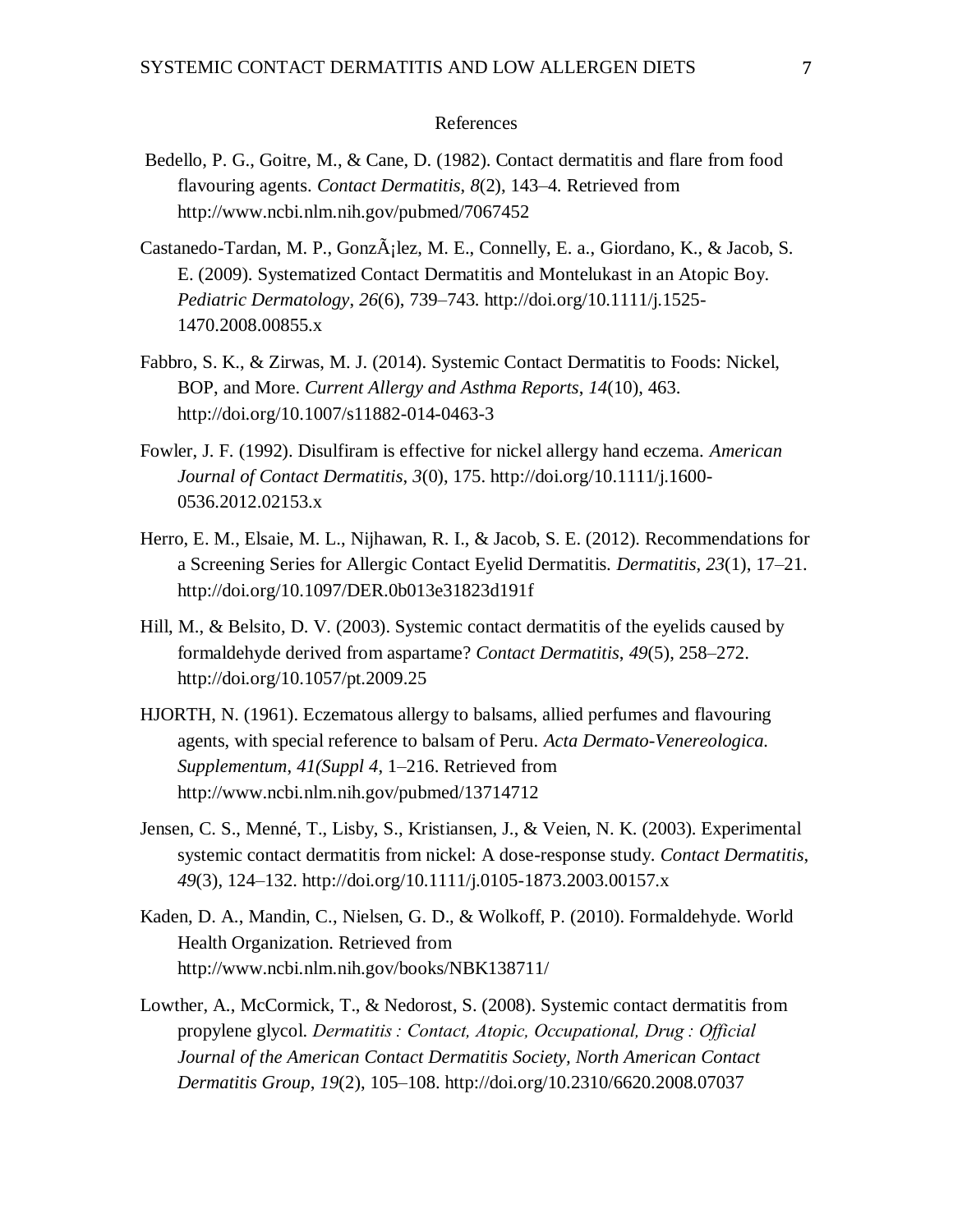- Salam, T. N., & Fowler, J. F. (2001). Balsam-related systemic contact dermatitis. *Journal of the American Academy of Dermatology*, *45*(3), 377–381. http://doi.org/10.1067/mjd.2001.114738
- Scheman, A., Jacob, S., Zirwas, M., Warshaw, E., Nedorost, S., Katta, R., … Castanedo-Tardan, M. P. (2008). Contact Allergy: Alternatives for the 2007 North American Contact Dermatitis Group (NACDG) Standard Screening Tray. *Disease-a-Month*, *54*(1-2), 7–156. http://doi.org/10.1016/j.disamonth.2007.10.002
- Tang, X., Bai, Y., Duong, A., Smith, M. T., Li, L., & Zhang, L. (2009). Formaldehyde in China: Production, consumption, exposure levels, and health effects. *Environment International*, *35*(8), 1210–1224. http://doi.org/10.1016/j.envint.2009.06.002
- Veien, N. K., Hattel, T., & Laurberg, G. (1993). Low nickel diet: an open, prospective trial. *Journal of the American Academy of Dermatology*, *29*(6), 1002–1007. http://doi.org/10.1016/0190-9622(93)70281-W
- Veien, N K, Hattel T, Justesen O, N. A. (1983). Oral challenge with balsam of Peru in patients with eczema: a preliminary study. Contact Dermatitis 1983;9:75-6. *Contact Dermatitis*, *9*, 75.
- Warshaw, E. M., Botto, N. C., Zug, K. a, Belsito, D. V, Maibach, H. I., Sasseville, D., … Rietschel, R. L. (2008). Contact dermatitis associated with food: retrospective crosssectional analysis of North American Contact Dermatitis Group data, 2001-2004. *Dermatitis : Contact, Atopic, Occupational, Drug : Official Journal of the American Contact Dermatitis Society, North American Contact Dermatitis Group*, *19*(5), 252– 260. http://doi.org/10.2310/6620.2008.08012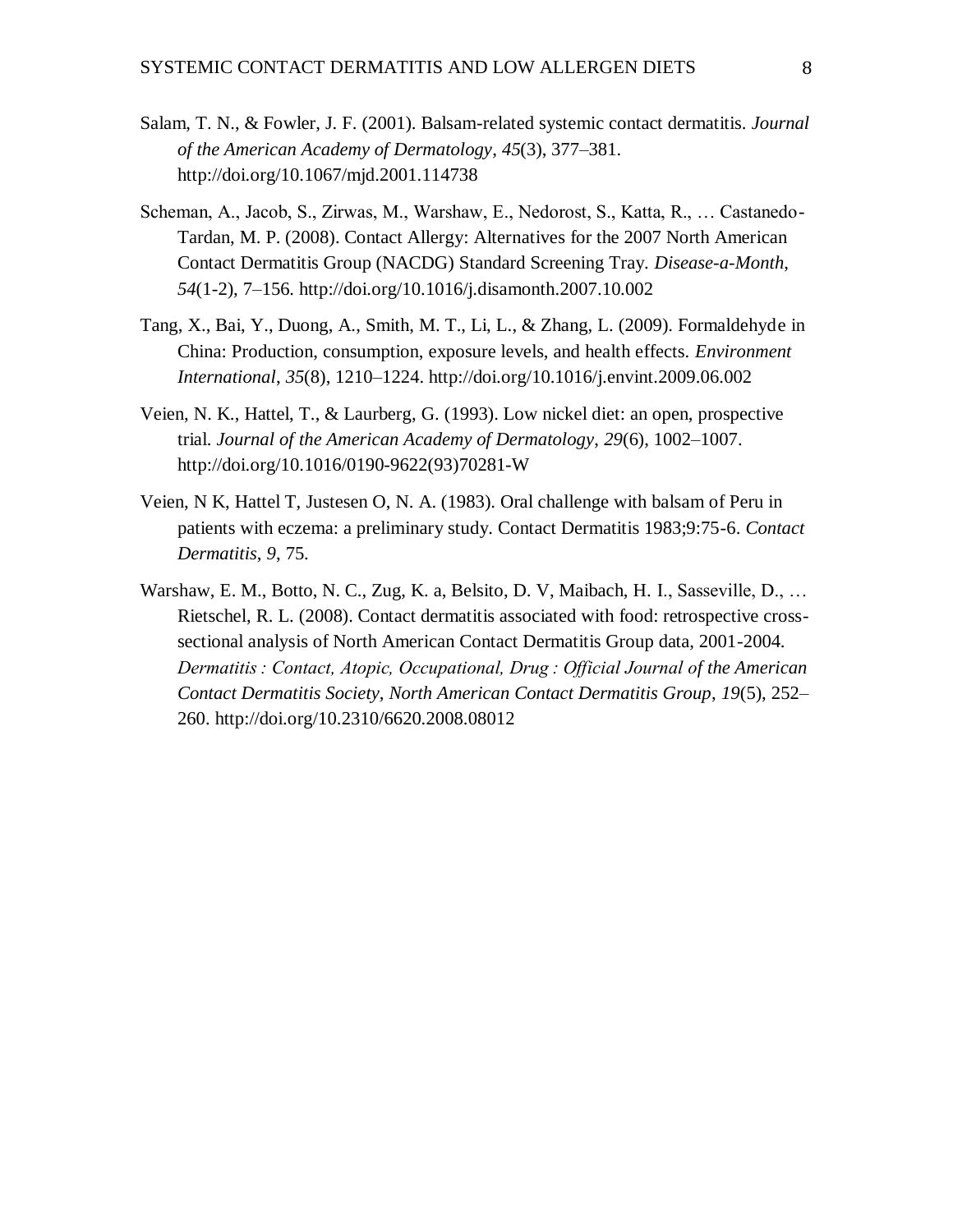# Appendix

| Grains                  | Whole wheat bread, multigrain cereals, wheat<br>germ, whole wheat pasta, oatmeal, buckwheat,<br>seeds                          |
|-------------------------|--------------------------------------------------------------------------------------------------------------------------------|
| Vegetables              | Beans, lentils, peas, soy beans, soy products,<br>bean sprouts, kale, lettuce, spinach, vegetable<br>juices, canned vegetables |
| <b>Fruits</b>           | Dates, figs, pineapples, plums, raspberries,<br>canned fruits                                                                  |
| Dairy                   | Chocolate milk                                                                                                                 |
| Meat                    | Shellfish, processed meats with fillers or<br>coatings, canned meats or fish                                                   |
| Other                   | Chocolate and cocoa powder                                                                                                     |
| 1. Scheman et al., 2008 |                                                                                                                                |

| Table 1. Nickel-containing foods to avoid $^{\rm l}$ |  |
|------------------------------------------------------|--|
|                                                      |  |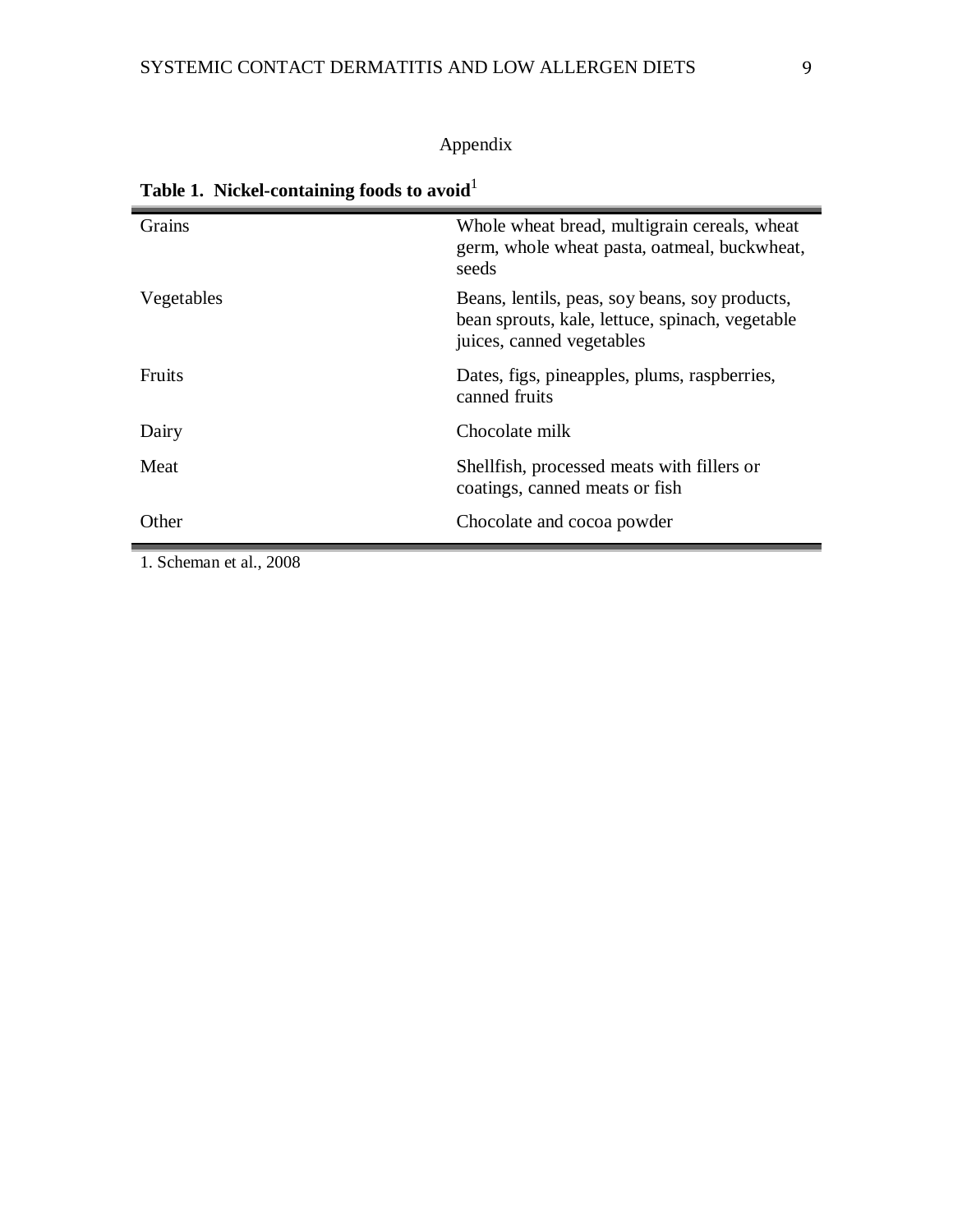| Fruits & Vegetables | Tomatoes, citrus fruits and products containing<br>citrus fruits such as juices                                          |
|---------------------|--------------------------------------------------------------------------------------------------------------------------|
| <b>Spices</b>       | Cinnamon, cloves, vanilla, curry, allspice, anise,<br>and ginger                                                         |
| <b>Sauces</b>       | Tomato sauces, ketchup, barbeque sauce, chili,<br>Italian or Mexican foods with red sauces, certain<br>flavored vinegars |
| <b>Sweets</b>       | Ice cream, chocolate, candy, chewing gum, and<br>baked goods containing cinnamon and vanilla                             |
| <b>Beverages</b>    | Certain perfumed or flavored teas, gin and<br>vermouth, colas                                                            |
| Other               | Mentholated tobacco products, certain cough<br>medicines and lozenges                                                    |

Table 2. Balsam of Peru containing foods to avoid<sup>1</sup>

1. Salam & Fowler, 2001